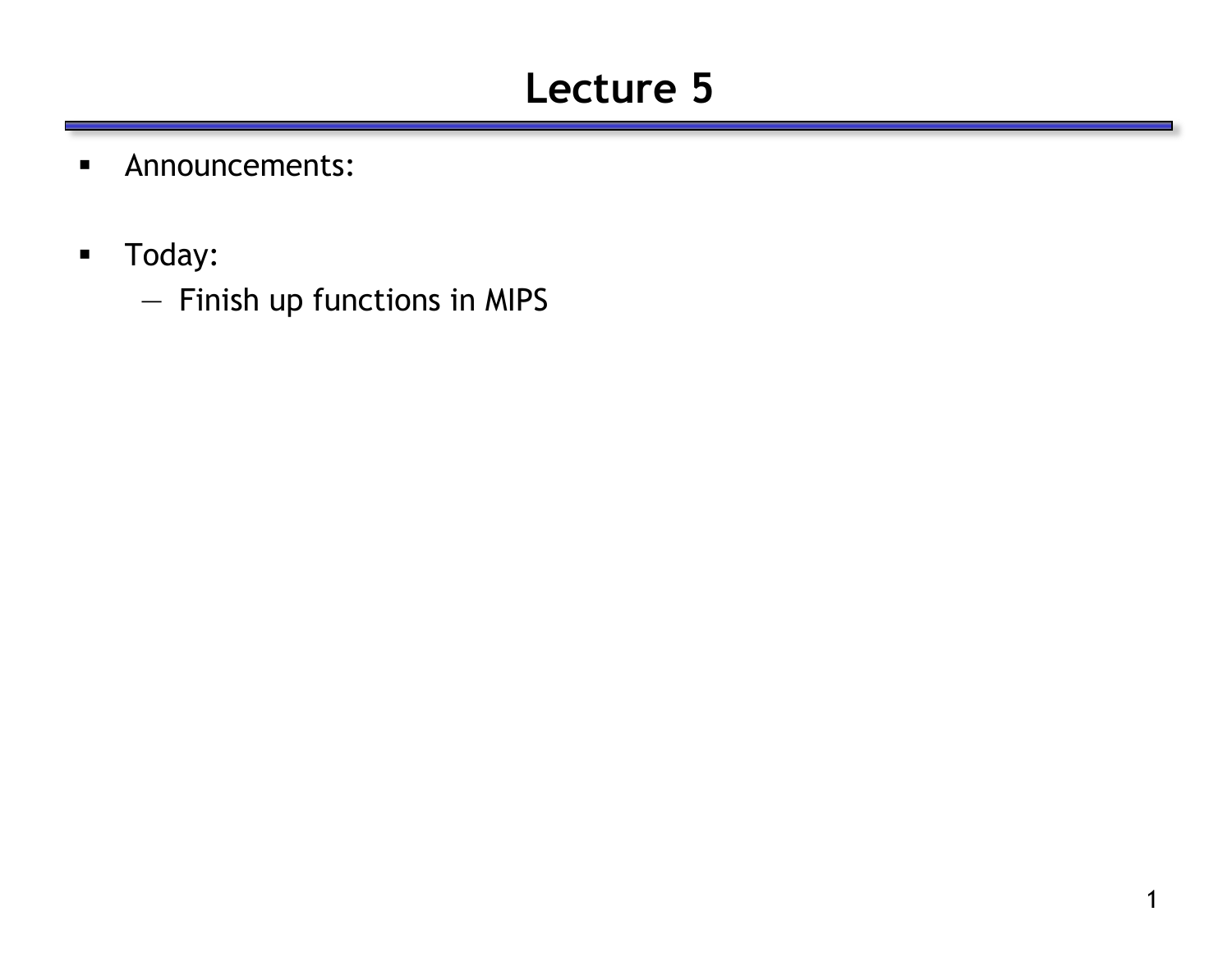# **Control flow in C**

- Invoking a function changes the control flow of a program twice.
	- 1. Calling the function
	- 2. Returning from the function
- In this example the main function calls fact twice, and fact returns twice—but to *different* locations in main.
- Each time fact is called, the CPU has to remember the appropriate return address.
- Notice that main itself is also a function! It is called by the operating system when you run the program.

```
int main()
{f}...
  t1 = fact(8);t2 = fact(3);t3 = t1 + t2;...
}
int fact(int n)
\{int i, f = 1;
  for (i = n; i > 1; i--)f = f * i;return f;
}
```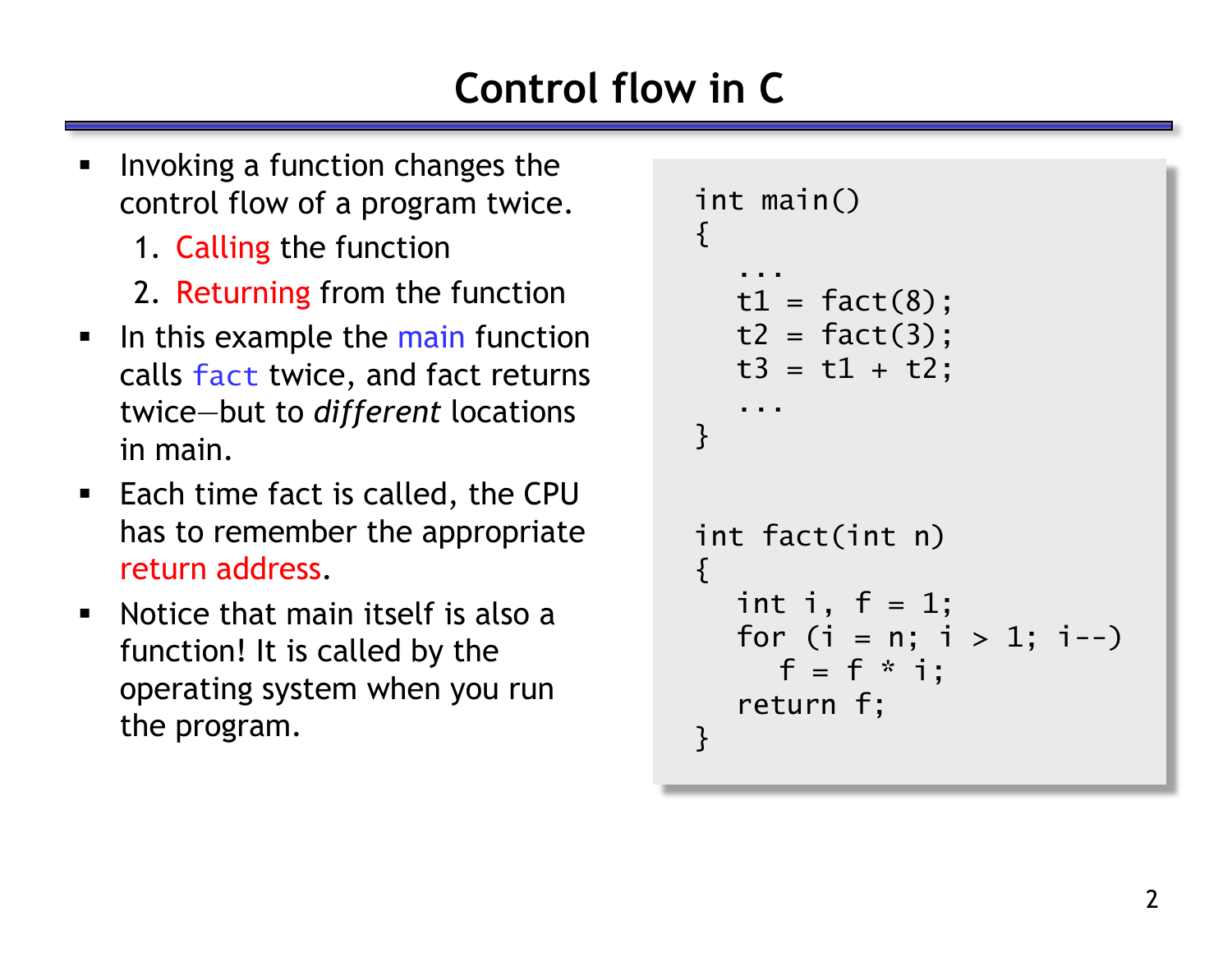### **Function control flow MIPS**

- MIPS uses the jump-and-link instruction jal to call functions.
	- The jal saves the return address (the address of the *next* instruction) in the dedicated register  $\frac{1}{2}$ ra, before jumping to the function.
	- jal is the only MIPS instruction that can access the value of the program counter, so it can store the return address PC+4 in \$ra.

#### jal Fact

 To transfer control back to the caller, the function just has to jump to the address that was stored in \$ra.

#### jr \$ra

 Let's now add the jal and jr instructions that are necessary for our factorial example.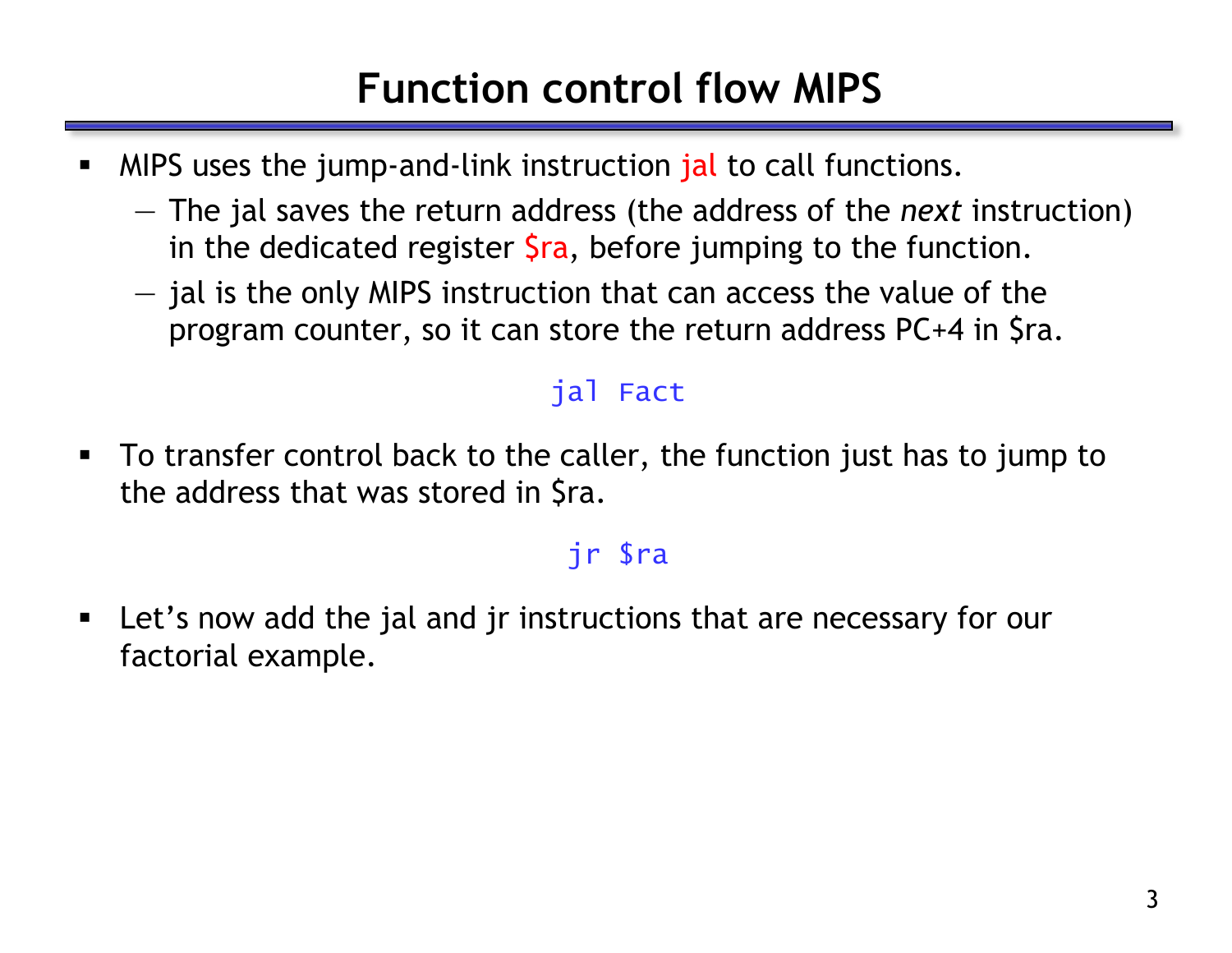# **Data flow in C**

- Functions accept arguments and produce return values.
- The blue parts of the program show the actual and formal arguments of the fact function.
- The purple parts of the code deal with returning and using a result.

```
int main()
{f}...
  t1 = fact(8);t2 = fact(3);t3 = t1 + t2;...
}
int fact(int n)
{f}int i, f = 1;
  for (i = n; i > 1; i--)f = f * i;return f;
}
```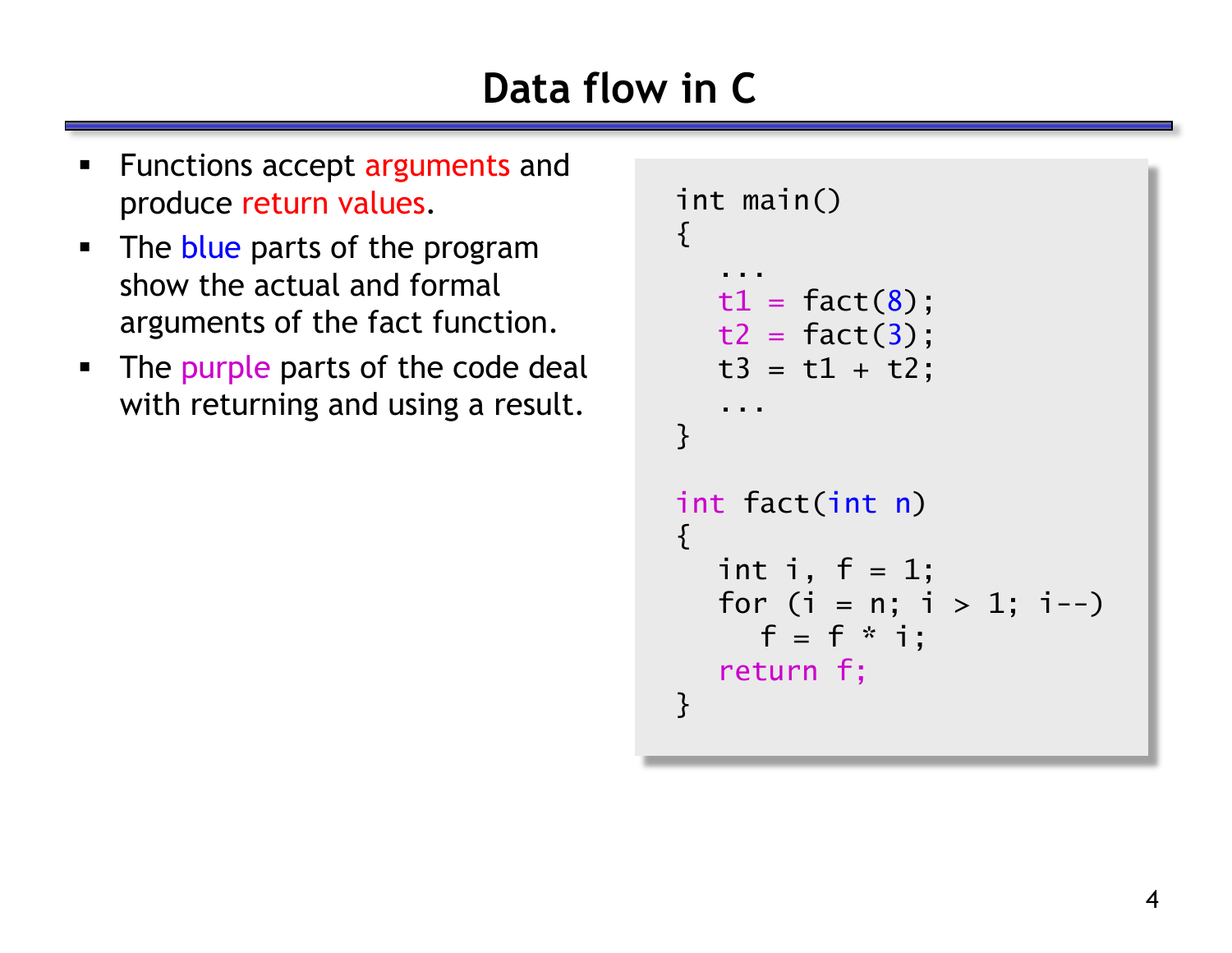# **Data flow in MIPS**

- **MIPS** uses the following conventions for function arguments and results.
	- Up to four function arguments can be "passed" by placing them in argument registers  $\frac{2a}{a}$  before calling the function with jal.
	- A function can "return" up to two values by placing them in registers \$v0-\$v1, before returning via jr.
- These conventions are not enforced by the hardware or assembler, but programmers agree to them so functions written by different people can interface with each other.
- Later we'll talk about handling additional arguments or return values.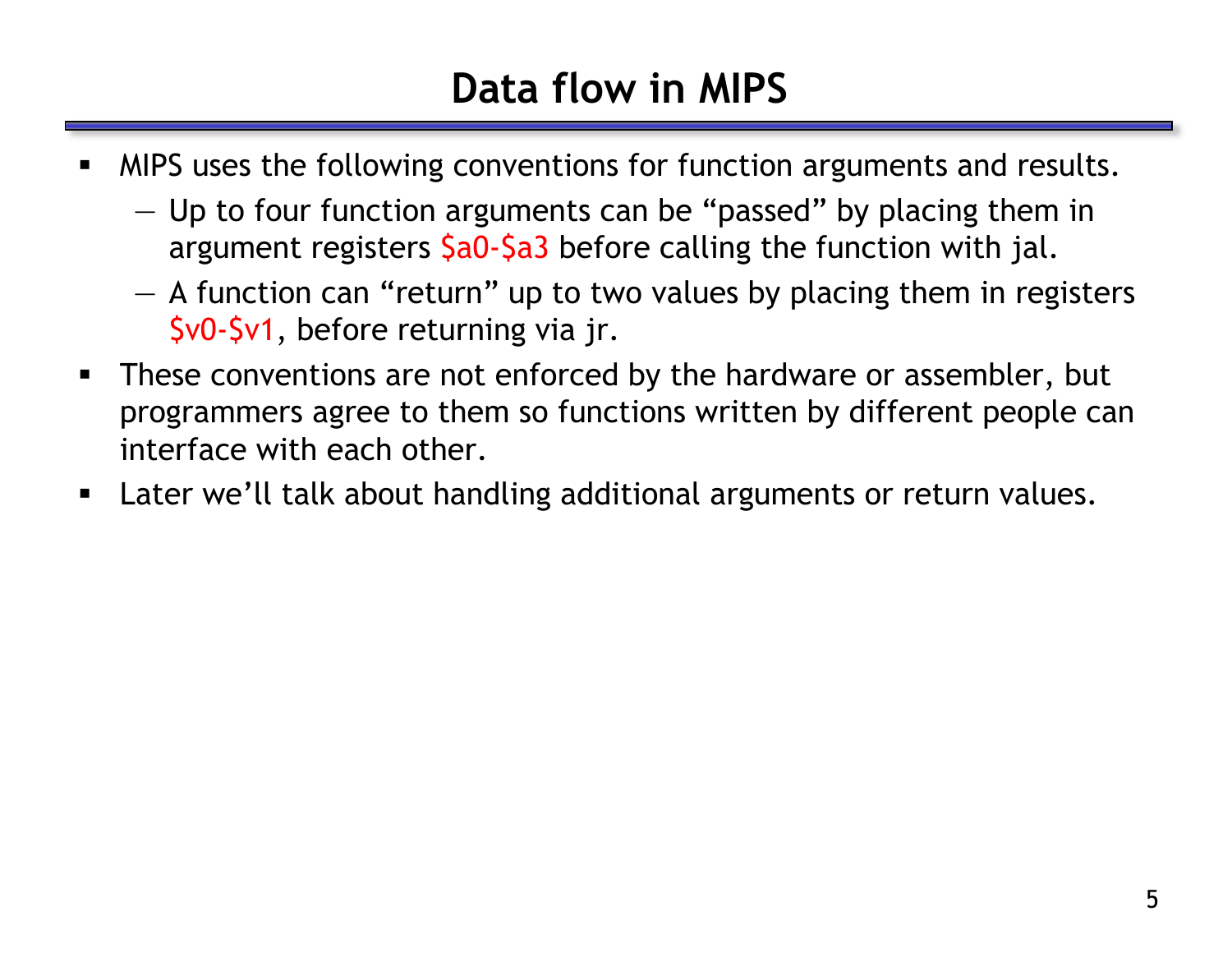#### **A note about types**

- Assembly language is untyped—there is no distinction between integers, characters, pointers or other kinds of values.
- It is up to you to "type check" your programs. In particular, make sure your function arguments and return values are used consistently.
- For example, what happens if somebody passes the *address* of an integer (instead of the integer itself) to the fact function?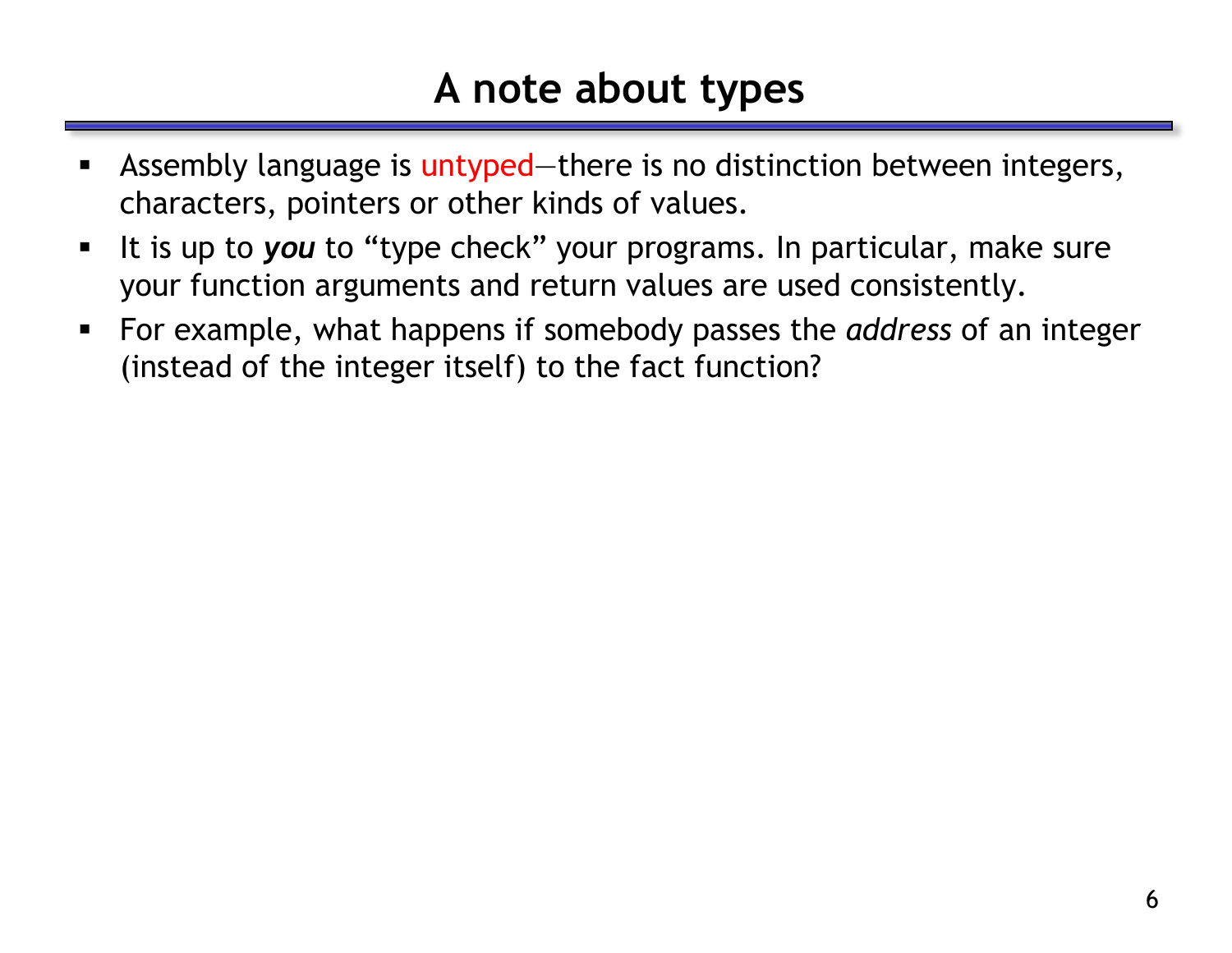# **The big problem so far**

- There is a big problem here!
	- The main code uses  $$t1$  to store the result of fact(8).
	- $-$  But  $$t1$  is also used within the fact function!
- The subsequent call to fact(3) will overwrite the value of fact(8) that was stored in \$t1.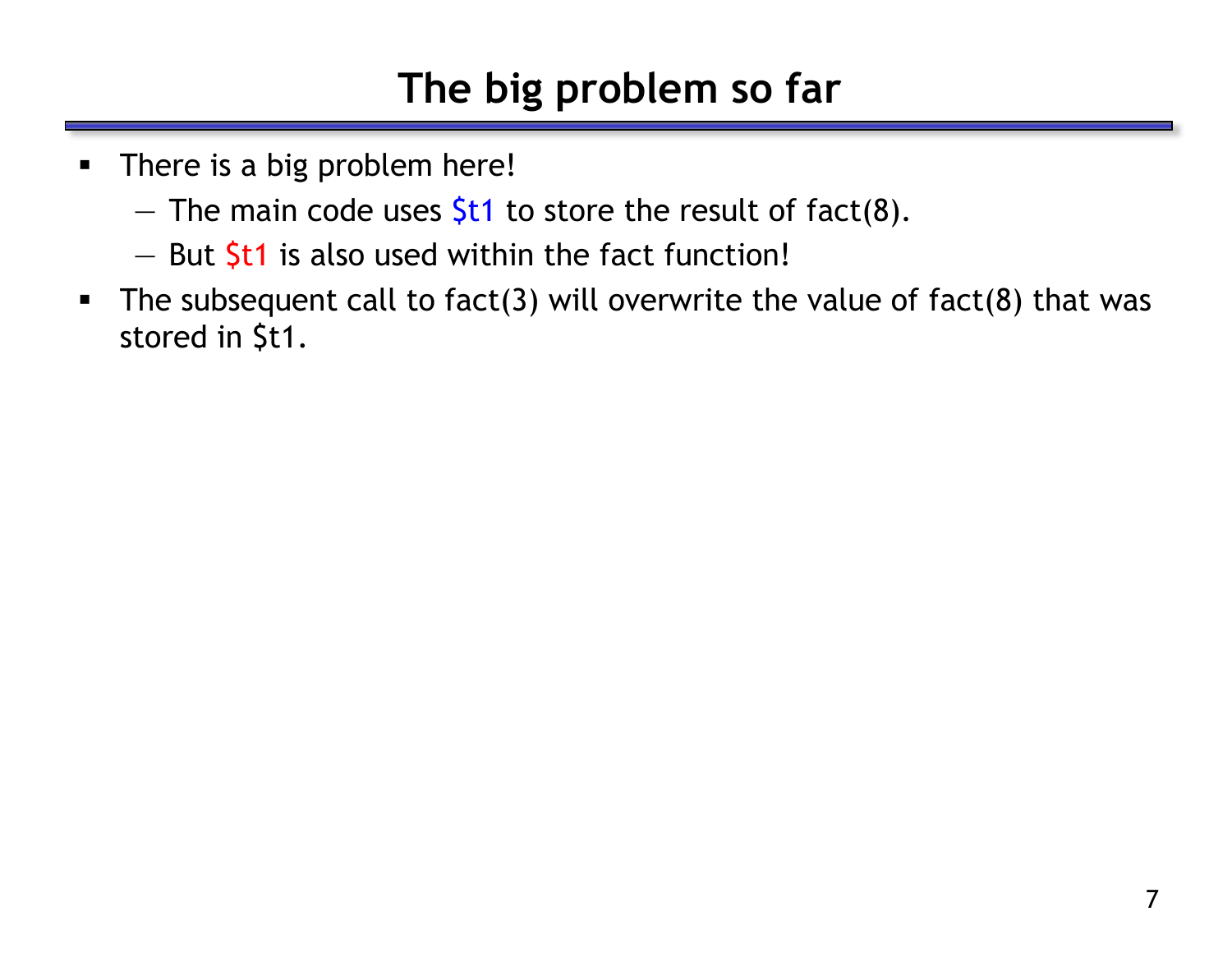### **Nested functions**

- A similar situation happens when you call a function that then calls another function.
- **E** Let's say A calls B, which calls C.
	- The arguments for the call to C would be placed in \$a0-\$a3, thus *overwriting* the original arguments for B.
	- Similarly, jal C overwrites the return address that was saved in \$ra by the earlier jal B.

| $A$ :<br>$A2:$ | # Put B's args in \$a0-\$a3<br>$jal \tB \t# $ra = A2$ |
|----------------|-------------------------------------------------------|
|                |                                                       |
| $B$ :          | # Put C's args in \$a0-\$a3,<br># erasing B's args!   |

# erasing B's args! jal C # \$ra = B2 B2: ... jr \$ra # Where does # this go???

C: ... jr \$ra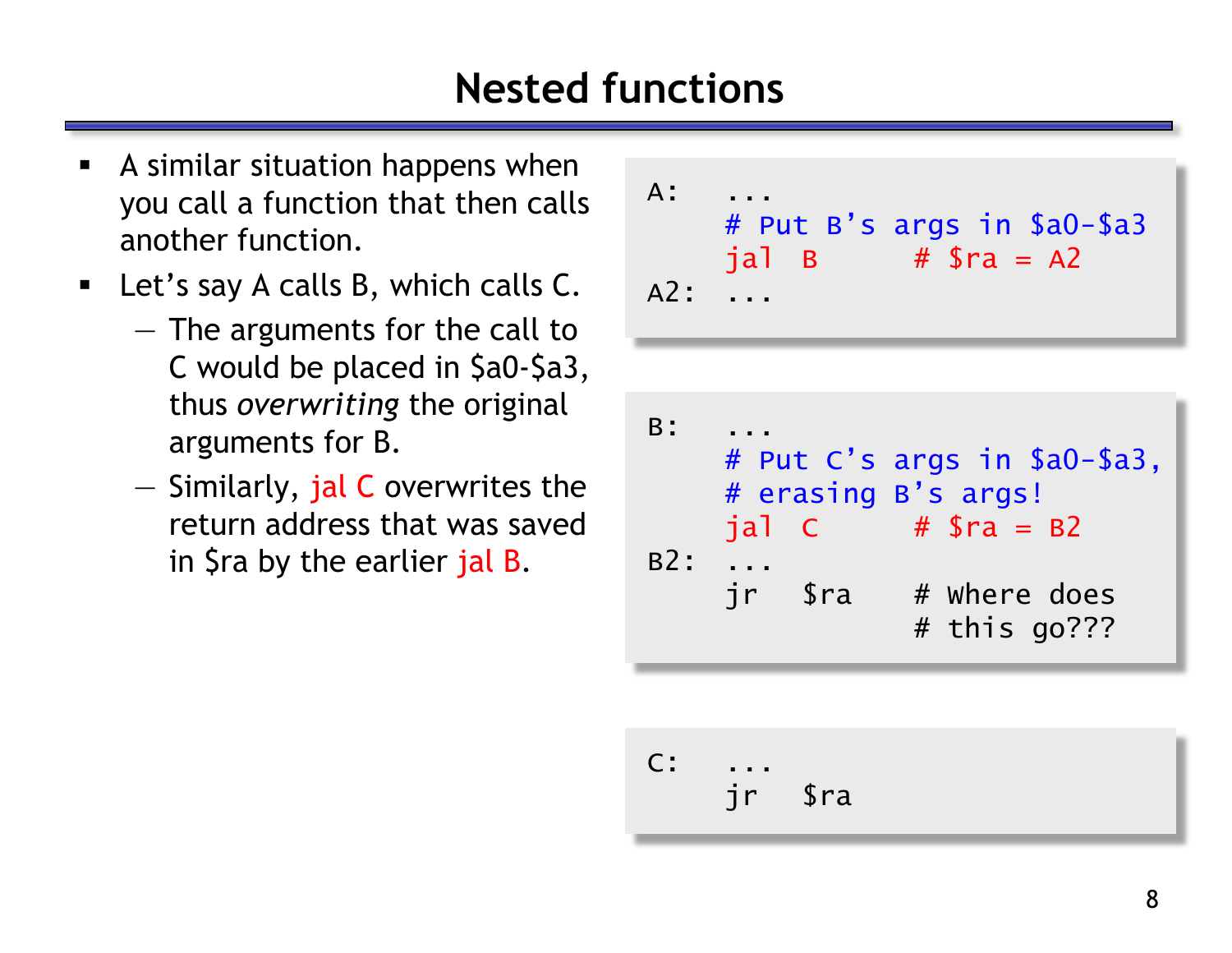# **Spilling registers**

- The CPU has a limited number of registers for use by all functions, and it's possible that several functions will need the same registers.
- We can keep important registers from being overwritten by a function call, by saving them before the function executes, and restoring them after the function completes.
- But there are two important questions.
	- Who is responsible for saving registers—the caller or the callee?
	- Where exactly are the register contents saved?

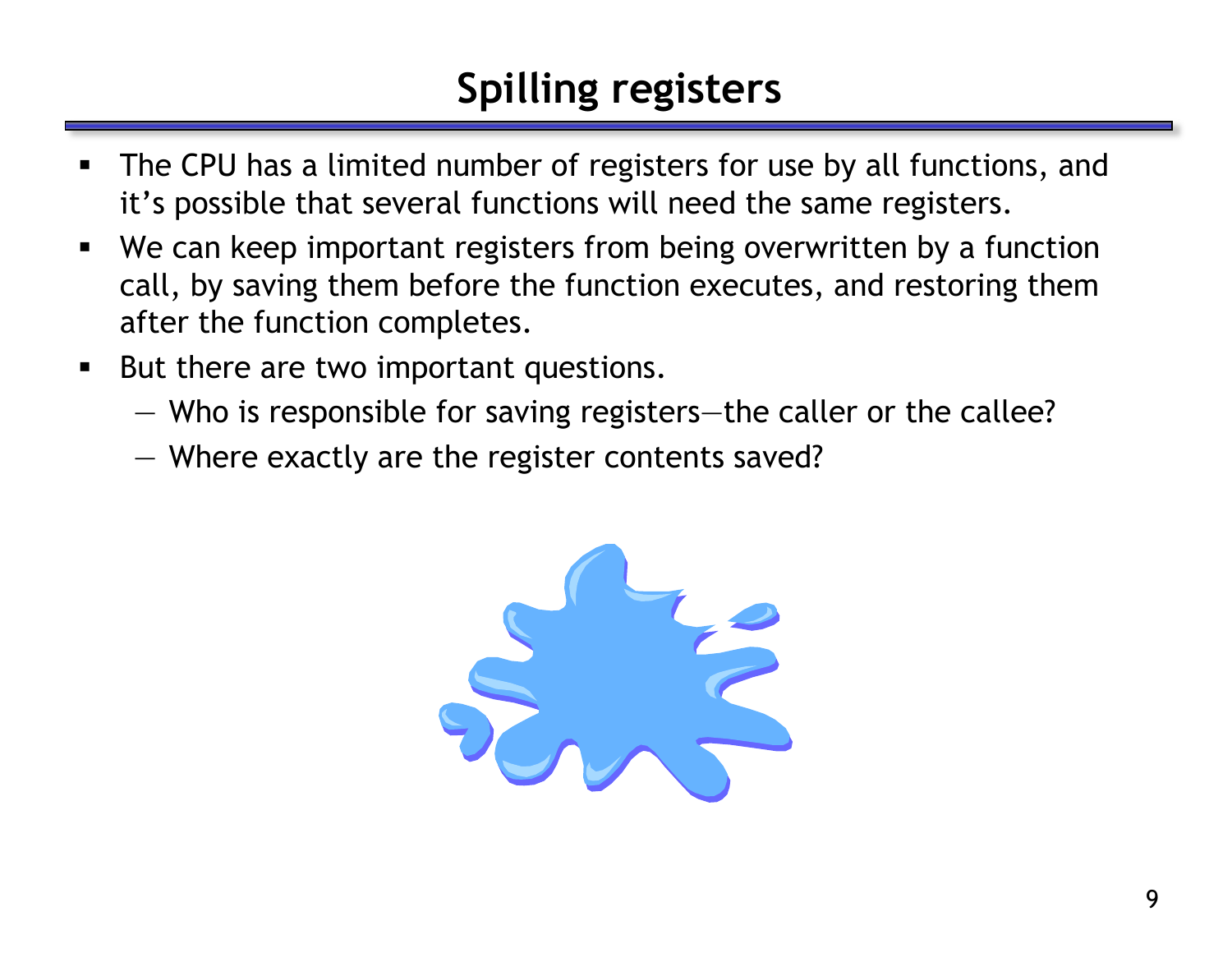#### **Who saves the registers?**

- Who is responsible for saving important registers across function calls?
	- The caller knows which registers are important to it and should be saved.
	- The callee knows exactly which registers it will use and potentially overwrite.
- **However, in the typical "black box" programming approach, the caller** and callee do not know anything about each other's implementation.
	- Different functions may be written by different people or companies.
	- A function should be able to interface with any client, and different implementations of the same function should be substitutable.
- So how can two functions cooperate and share registers when they don't know anything about each other?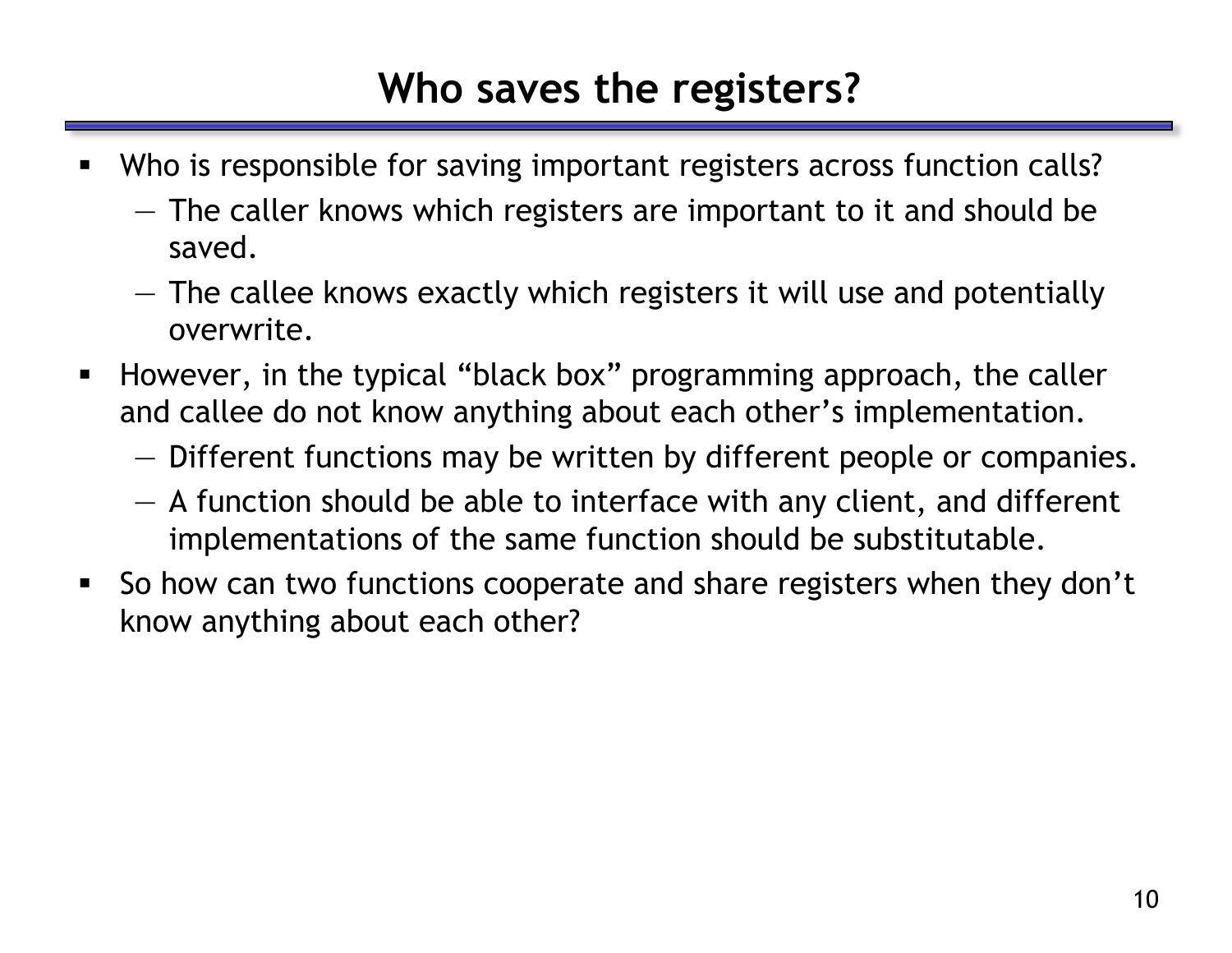# **The caller could save the registers…**

- One possibility is for the *caller* to save any important registers that it needs before making a function call, and to restore them after.
- $\blacksquare$  But the caller does not know what registers are actually written by the function, so it may save more registers than necessary.
- In the example on the right, frodo wants to preserve \$a0, \$a1, \$s0 and \$s1 from gollum, but gollum may not even use those registers.

```
frodo: li $a0, 3
      li $a1, 1
      li $s0, 4
      li $s1, 1
      # Save registers
      # $a0, $a1, $s0, $s1
      jal gollum
      # Restore registers
      # $a0, $a1, $s0, $s1
      add $v0, $a0, $a1
      add $v1, $s0, $s1
      jr $ra
```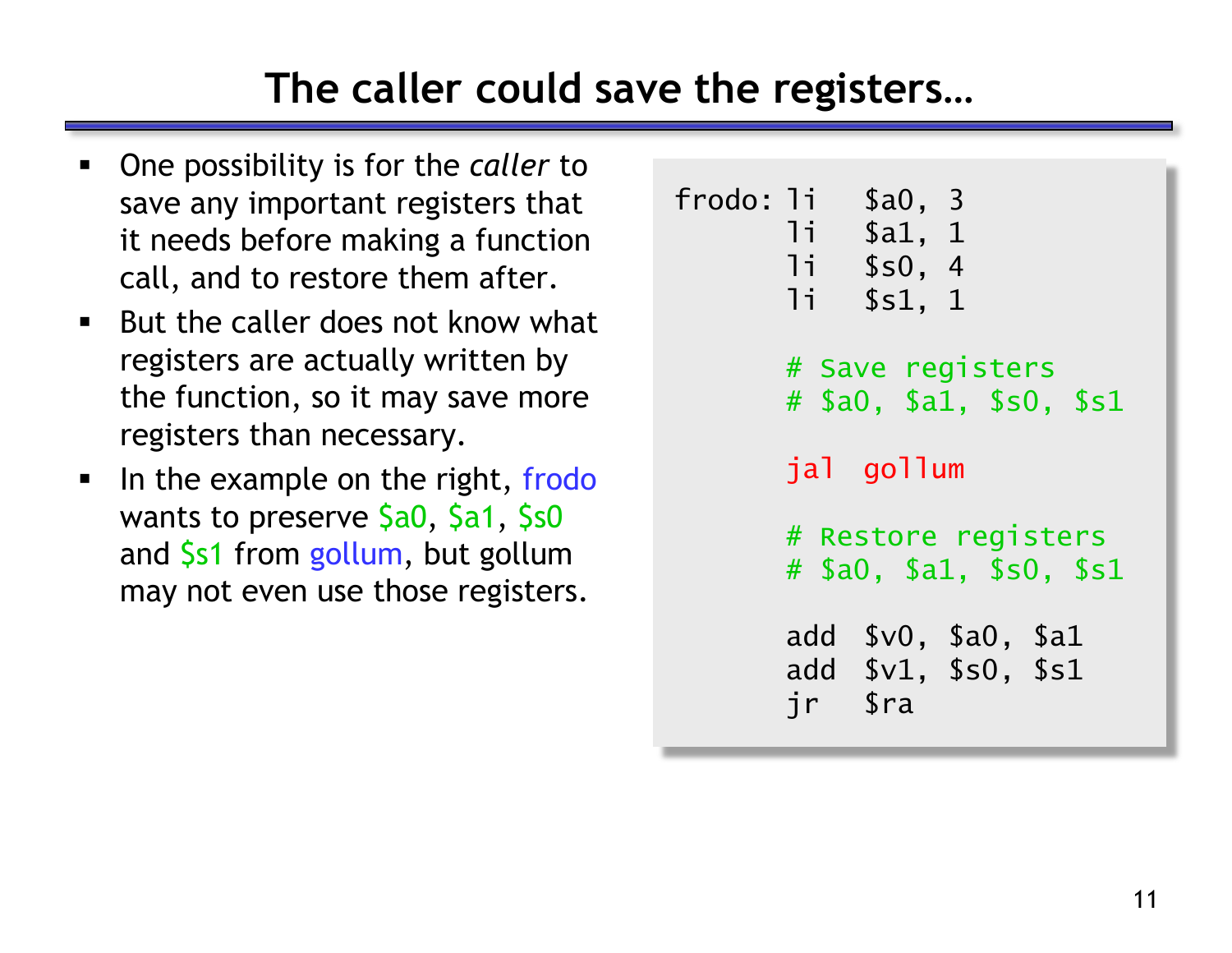### **…or the callee could save the registers…**

- Another possibility is if the *callee* saves and restores any registers it might overwrite.
- For instance, a gollum function that uses registers \$a0, \$a2, \$s0 and \$s2 could save the original values first, and restore them before returning.
- $\blacksquare$  But the callee does not know what registers are important to the caller, so again it may save more registers than necessary.

gollum: # Save registers # \$a0 \$a2 \$s0 \$s2 li \$a0, 2 li \$a2, 7 li \$s0, 1 li \$s2, 8 ... # Restore registers # \$a0 \$a2 \$s0 \$s2 jr \$ra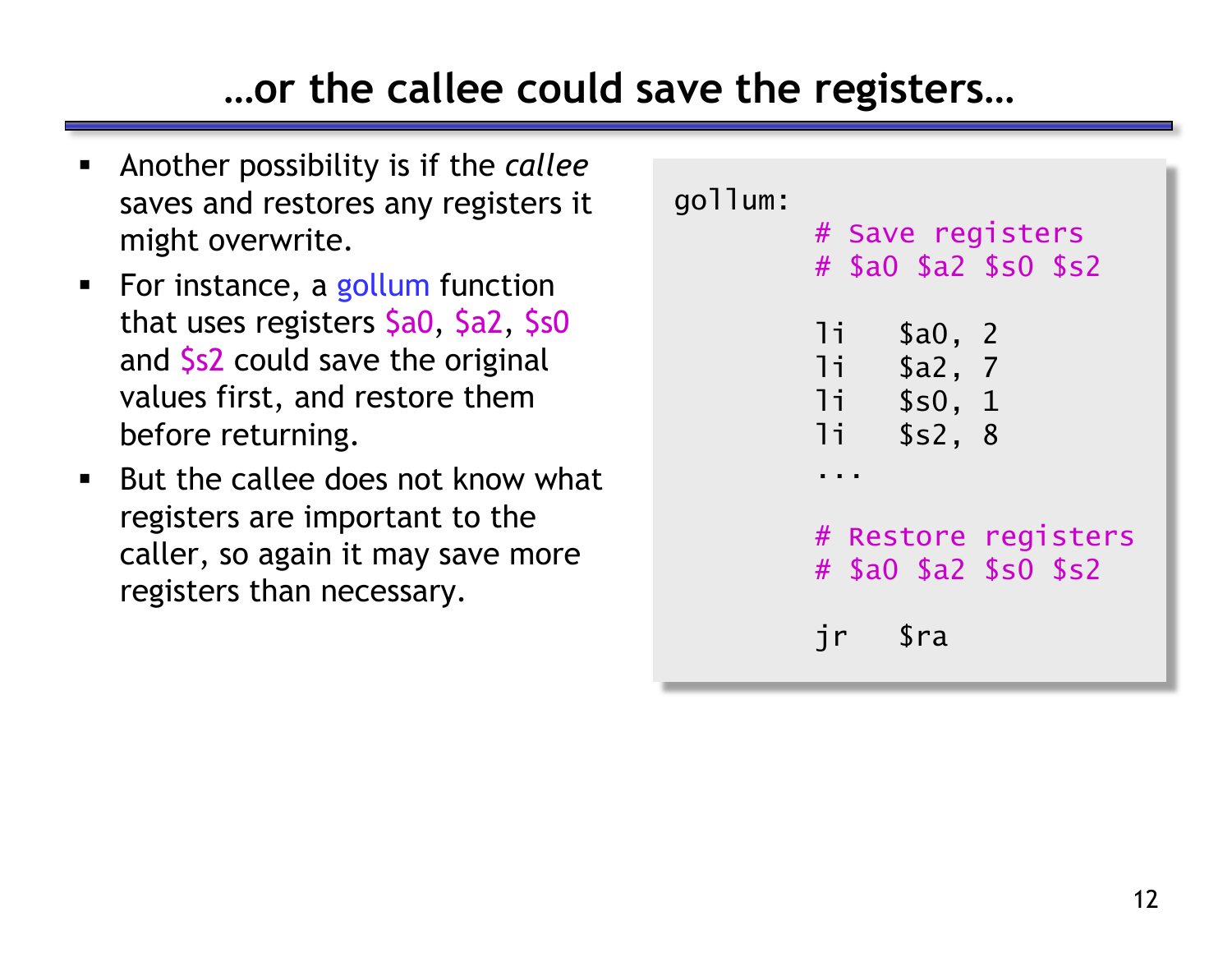# **…or they could work together**

- MIPS uses conventions again to split the register spilling chores.
- The *caller* is responsible for saving and restoring any of the following caller-saved registers that it cares about.

#### \$t0-\$t9 \$a0-\$a3 \$v0-\$v1

In other words, the callee may freely modify these registers, under the assumption that the caller already saved them if necessary.

 The *callee* is responsible for saving and restoring any of the following callee-saved registers that it uses. (Remember that \$ra is "used" by jal.)

#### $$s0-$s7$   $$ra$

Thus the caller may assume these registers are not changed by the callee.

 $-$  \$ra is tricky; it is saved by a callee who is also a caller.

 Be especially careful when writing nested functions, which act as both a caller and a callee!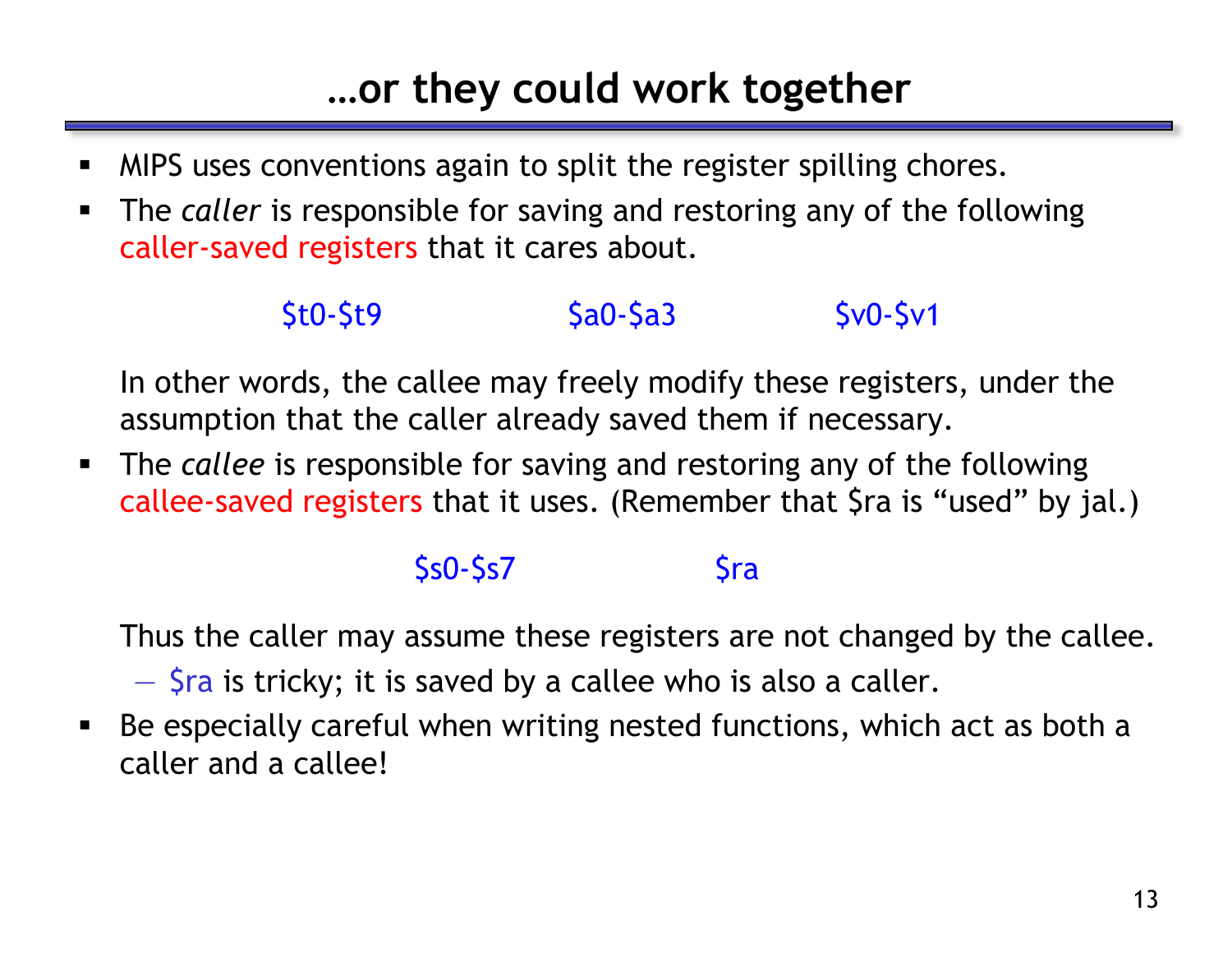### **Register spilling example**

**This convention ensures that the caller and callee together save all of** the important registers–frodo only needs to save registers \$a0 and \$a1, while gollum only has to save registers \$s0 and \$s2.

| frodo: li \$a0, 3<br>11<br>\$a1, 1<br>11<br>\$s0, 4<br>11<br>\$s1, 1                    | gollum: | # Save registers<br>$#$ \$s0 and \$s2                                |
|-----------------------------------------------------------------------------------------|---------|----------------------------------------------------------------------|
| # Save registers<br>$#$ \$a0 and \$a1                                                   |         | li<br>\$a0, 2<br>11<br>\$a2, 7<br>1i<br>\$s0, 1<br>$11 -$<br>\$s2, 8 |
| jal gollum                                                                              |         | .                                                                    |
| # Restore registers<br>$#$ \$a0 and \$a1                                                |         | # Restore registers<br>$#$ \$s0 and \$s2                             |
| \$v0, \$a0, \$a1<br>add<br>add $$v1, $s0, $s1$<br>jr<br>$\operatorname{\mathfrak{Sra}}$ |         | $\operatorname{\mathfrak{S}ra}$<br>jr                                |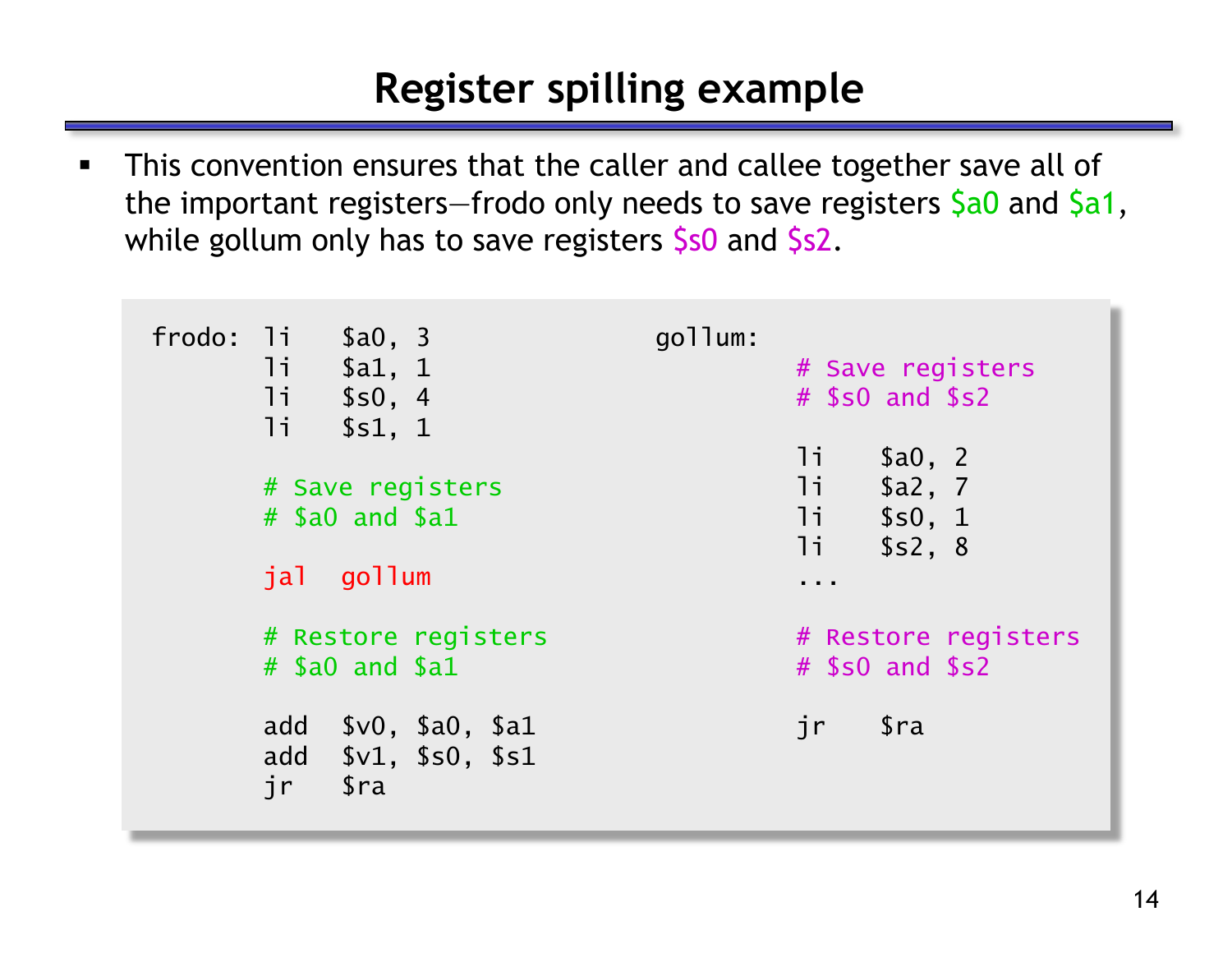#### **How to fix factorial**

- In the factorial example, main (the caller) should save two registers.
	- $-$  \$t1 must be saved before the second call to fact.
	- \$ra will be implicitly overwritten by the jal instructions.
- But fact (the callee) does not need to save anything. It only writes to registers \$t0, \$t1 and \$v0, which should have been saved by the caller.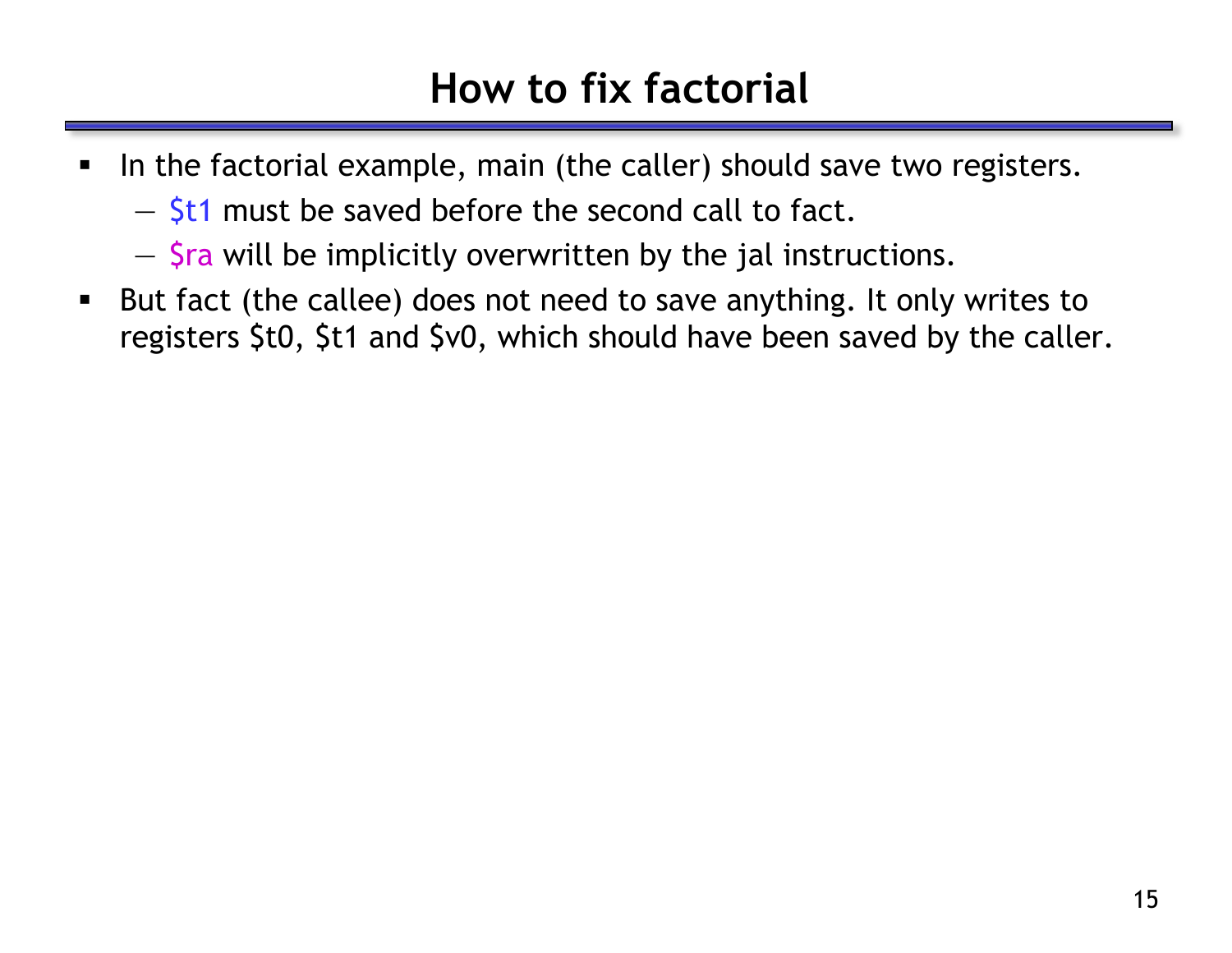#### **Where are the registers saved?**

- **Now we know who is responsible for saving which registers, but we still** need to discuss where those registers are saved.
- It would be nice if each function call had its own private memory area.
	- This would prevent other function calls from overwriting our saved registers—otherwise using memory is no better than using registers.
	- We could use this private memory for other purposes too, like storing local variables.

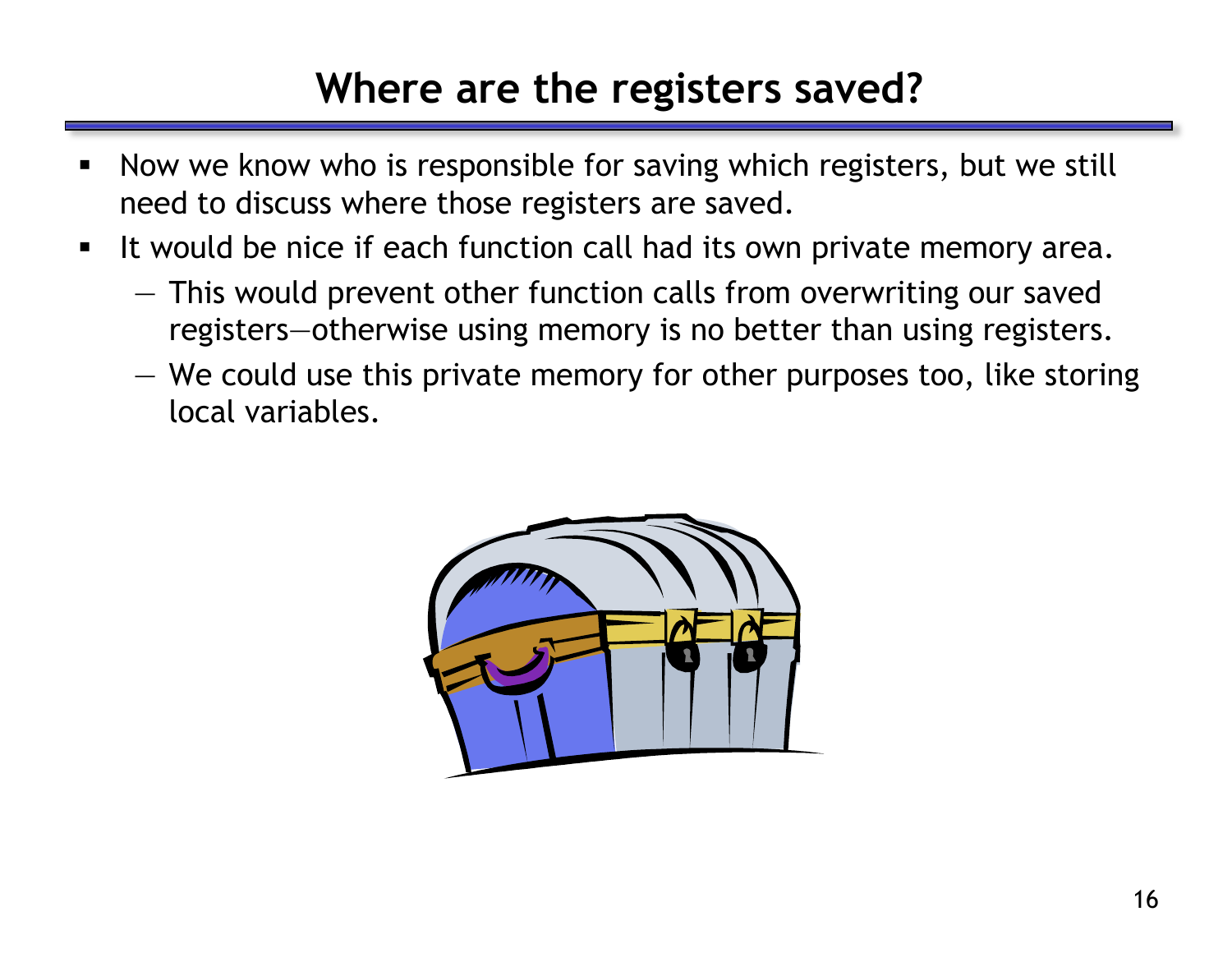## **Function calls and stacks**

- Notice function calls and returns occur in a stack-like order: the most recently called function is the first one to return.
	- 1. Someone calls A
	- 2. A calls B
	- 3. B calls C
	- 4. C returns to B
	- 5. B returns to A
	- 6. A returns
- Here, for example, C must return to B *before* B can return to A.

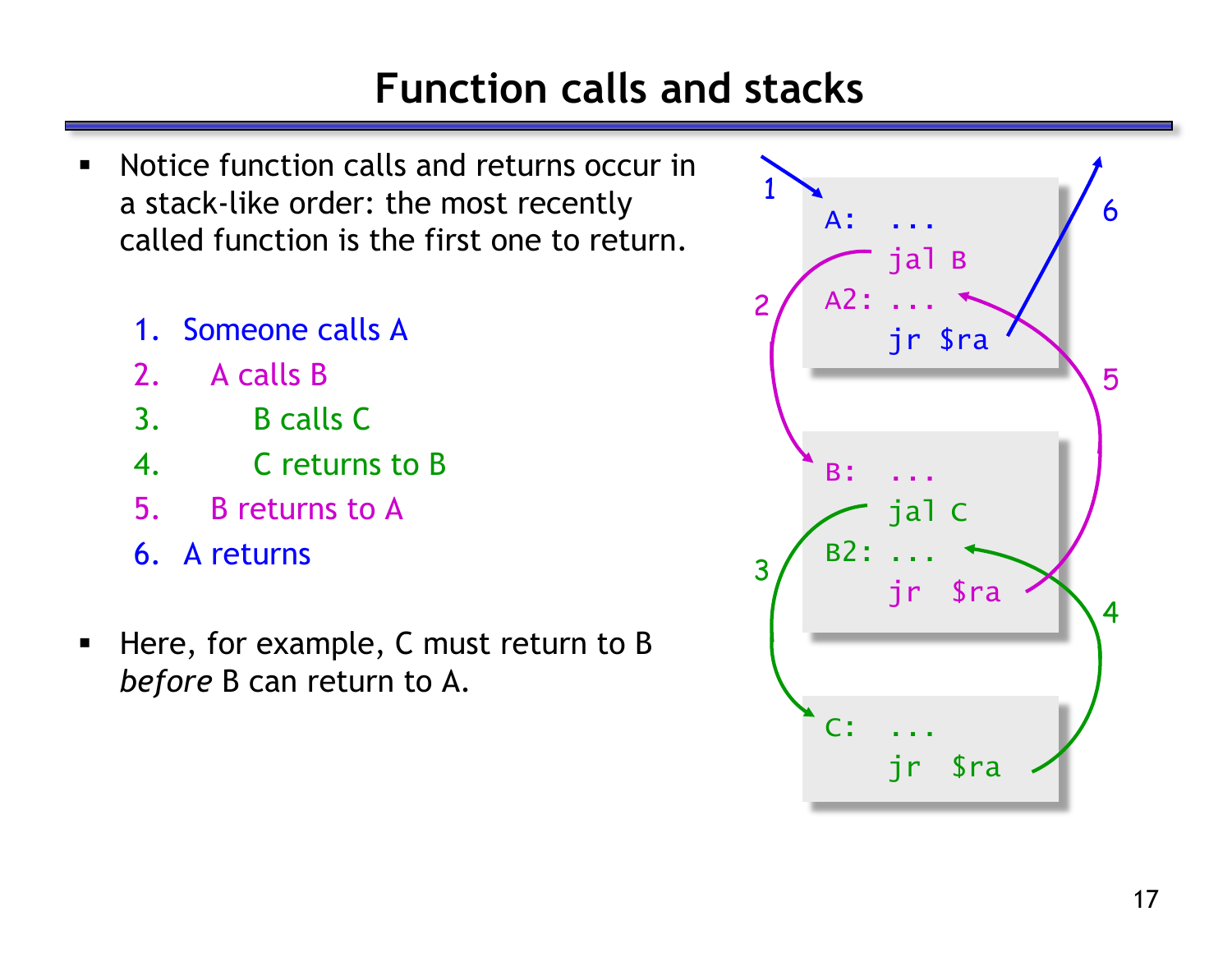# **Stacks and function calls**

- It's natural to use a stack for function call storage. A block of stack space, called a stack frame, can be allocated for each function call.
	- When a function is called, it creates a new frame onto the stack, which will be used for local storage.
	- Before the function returns, it must pop its stack frame, to restore the stack to its original state.
- The stack frame can be used for several purposes.
	- Caller- and callee-save registers can be put in the stack.
	- The stack frame can also hold local variables, or extra arguments and return values.

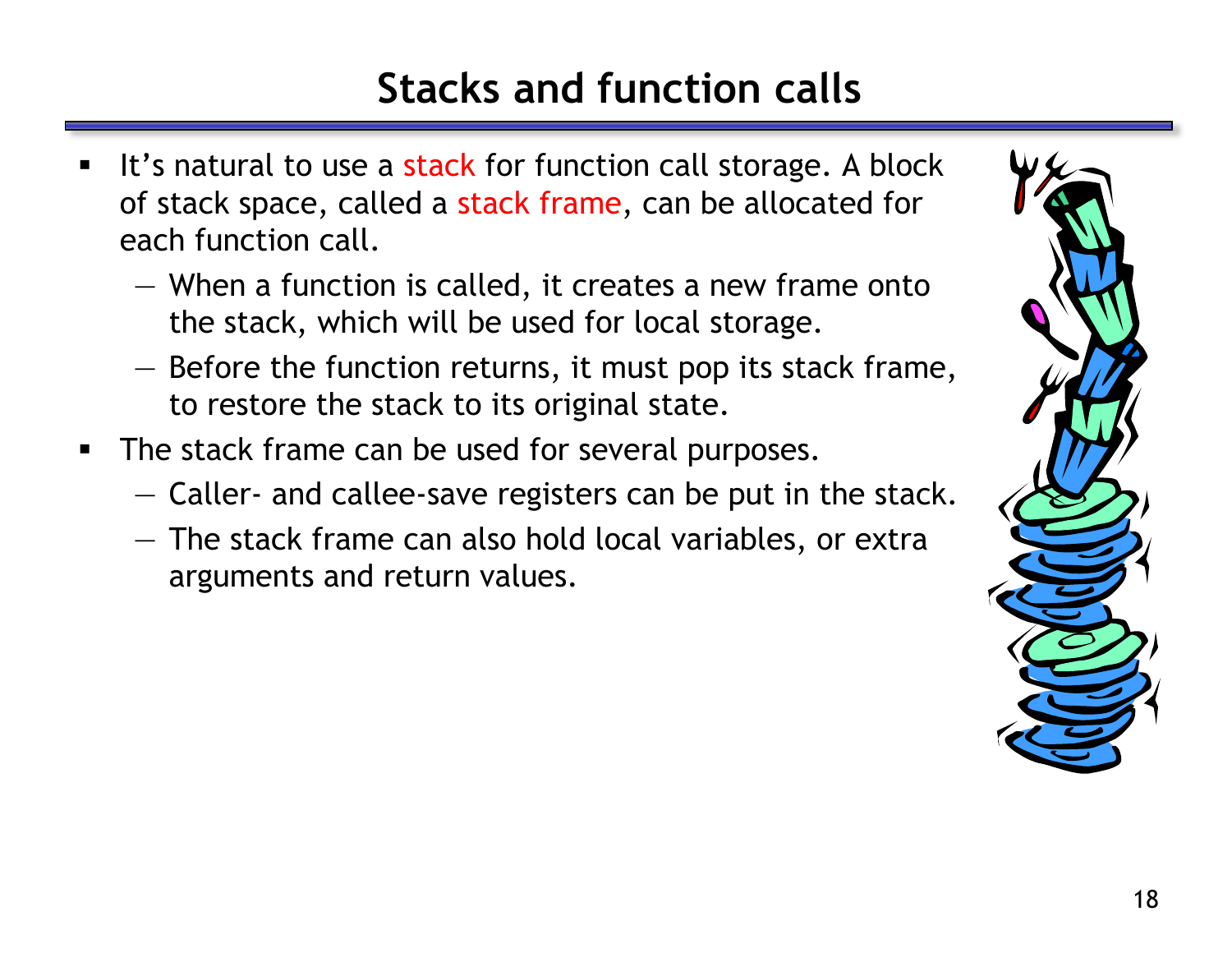# **The MIPS stack**

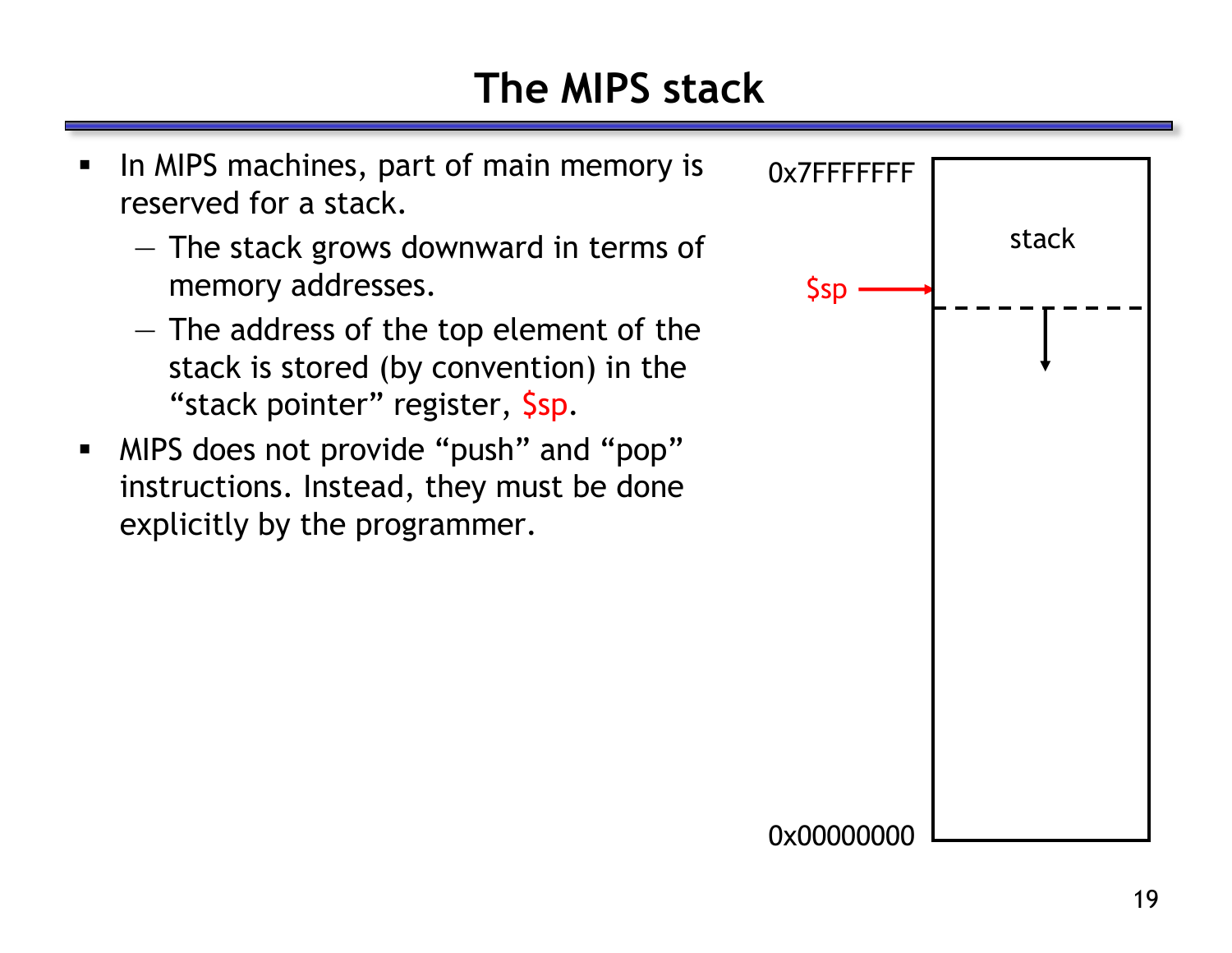#### **Pushing elements**

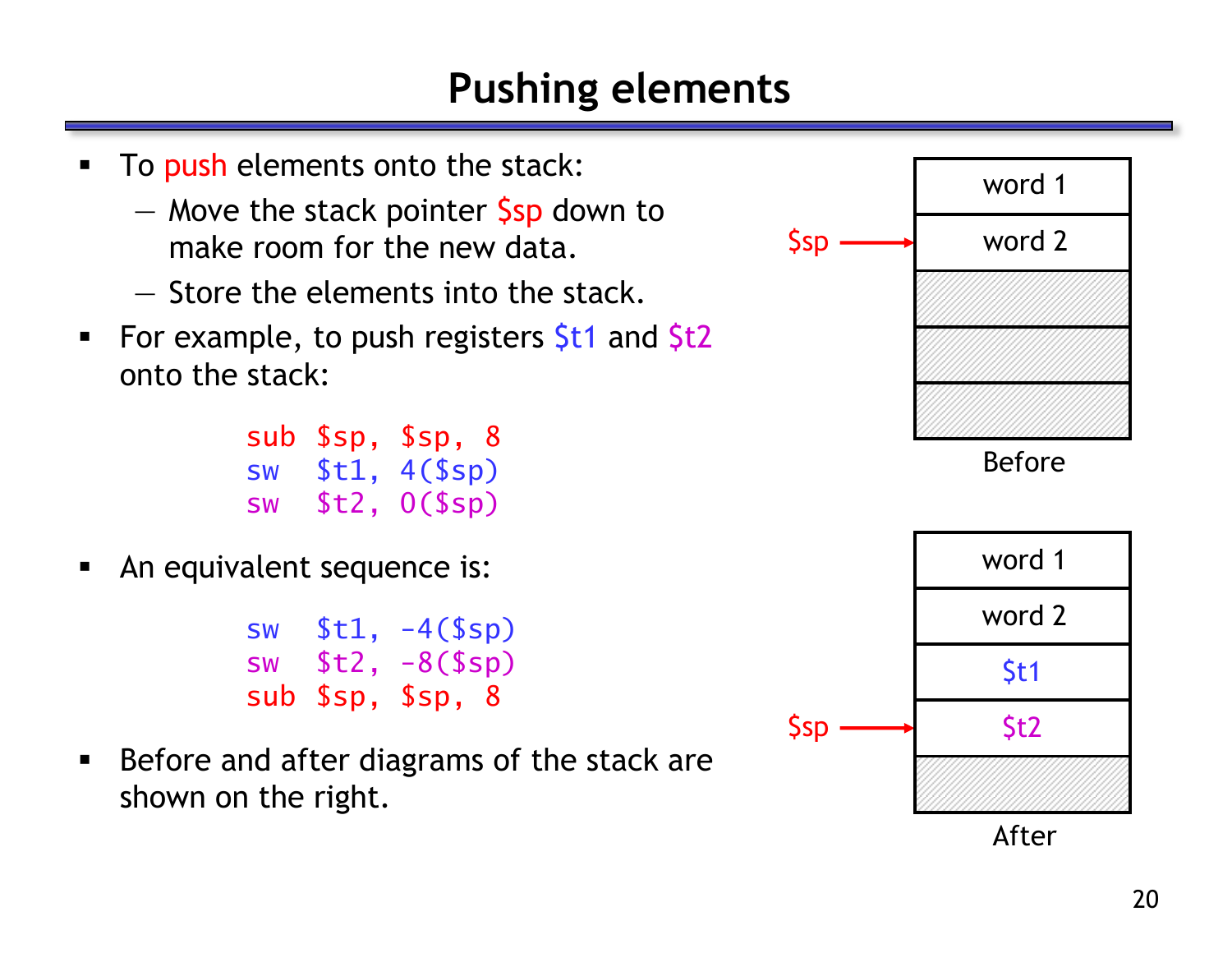# **Accessing and popping elements**

- You can access any element in the stack (not just the top one) if you know where it is relative to \$sp.
- For example, to retrieve the value of  $St1$ :

lw \$s0, 4(\$sp)

- You can pop, or "erase," elements simply by adjusting the stack pointer upwards.
- To pop the value of  $$t2$ , yielding the stack shown at the bottom:

addi \$sp, \$sp, 4

• Note that the popped data is still present in memory, but data past the stack pointer is considered invalid.